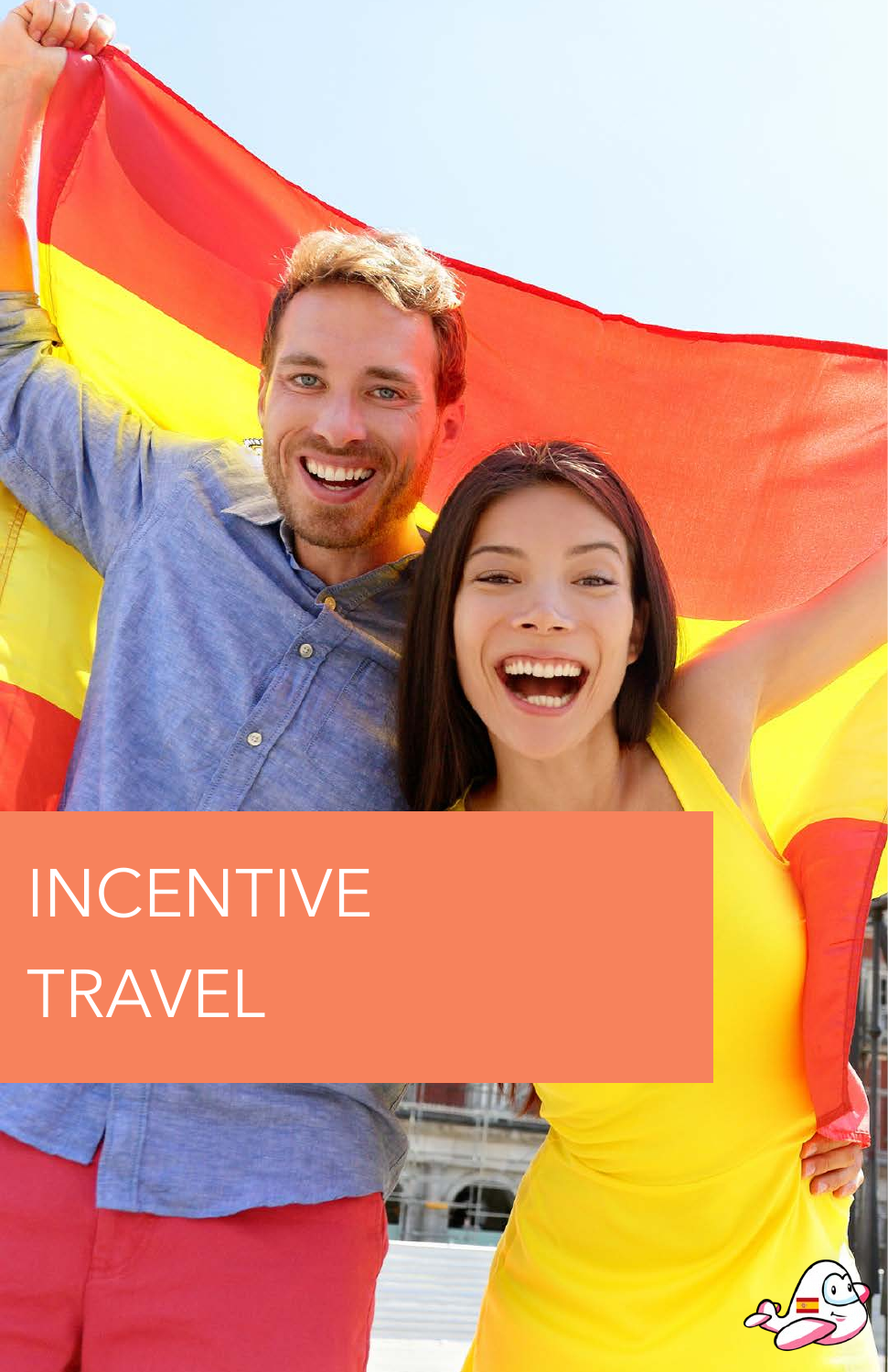## *Suggested itineraries*

# 1 - Asturias Gastronomic 4 nights



Asturias: A paradise in the heart of the mountains of Europe.

Discover the secrets of Asturian gastronomy in a 16th century Renaissance palace in the region of the cider and learn about its preparation, its cultivation and the traditions of life in an authentic Asturian village. Savor succulent dishes and enjoy nature.



- Meet & Greet at the airport;
- Arrival and departure transfer;
- 4 nights of accommodation in Asturias at the hotel "Casonas Asturianas" with breakfast;
- 3 lunches and 2 dinners;
- 2-hour gastronomic workshop with Chef restaurant "Mesas das Asturias" followed by dinner with Gourmet Menu;
- Maça e Sidra Route (7 hours) with a guide in Portuguese and tickets to the Museum, Llagar and Pomarada and "menu of the region";
- Ethnographic guided tour in Portuguese of the rural way of life and its food, lunch (3 hours);
- Local Assistance (24 hours)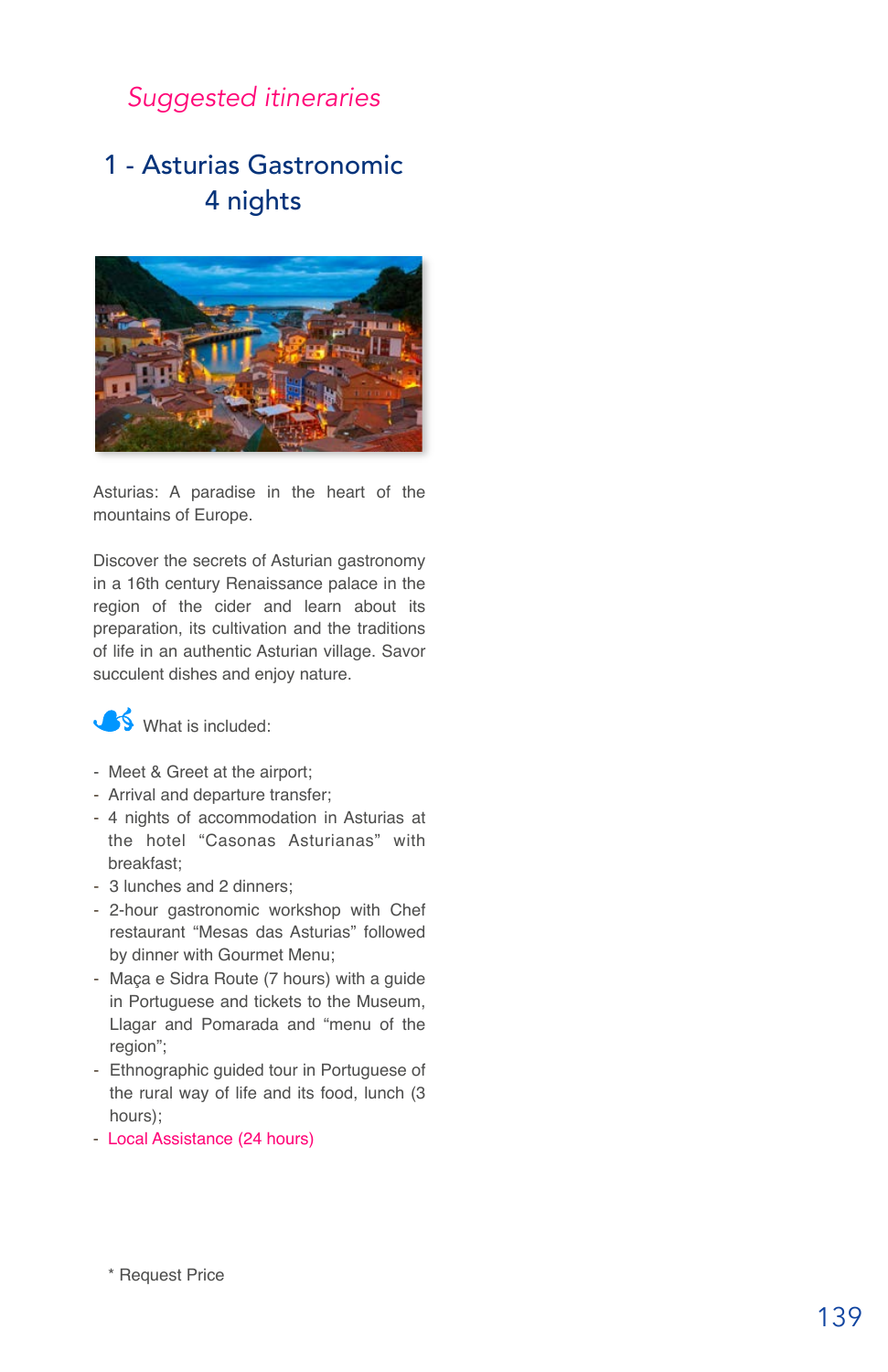# 2 - Barcelona 4 nights



Unique and original proposal for an incentive trip to Barcelona. We personalize your trip and adapt to your needs, both for employees and businessmen, to invite clients or for private groups.

#### **Day 1**: Welcome!

Welcome by our team and transfer by private bus to your chosen hotel. Panoramic tour of Barcelona, visiting Gaudí's most important works: Park Güell and the Sagrada Familia and ending with a tour of the Gothic Quarter with its cathedral and lively streets. Welcome dinner in Porto Marítimo where you can have a drink in one of its lively clubs or bars.

Day 2: Company meeting and Regatta across the Mediterranean

Breakfast. Company meeting at the hotel and coffee break. Team racing at Barcelona Sea Port. Prize giving and a private dinner.

**Day 3**: Company meeting, free time and flamenco

Breakfast. Company meeting at the hotel and coffee break. Lunch. Free afternoon to stroll around Barcelona. Flamenco dinner and show.

**Day 4**: Monastery and champagne or winery and teambuilding Breakfast.

Option A: Visit to Montserrat Monastery and Codorniu champagne. Guided tour in Portuguese of Montserrat Abbey and its cathedral, museums and lunch with a view of the city. In the afternoon, we will visit the famous Cordorniu champagne factory. Gala dinner at Pueblo Espanhol, in the gardens of the Monastery of São Miguel with impressive views of Barcelona.

Option B: Visit to winery and teambuilding. Visit to a winery 40 minutes from Barcelona where we will learn the whole process of its elaboration. Team competition game where there will be wine tasting, aromas, cooking, chocolate workshop etc. Lunch and return to the hotel. Gala dinner at Pueblo Espanhol, in the gardens of the Monastery of São Miguel with impressive views of Barcelona.

Optional: Spanish dances, classical music concert, theater group, etc.

#### **Day 5**: Departure

Breakfast and checkout. Transfer to the airport or train station. End of our services.



- Meet & Greet at the airport;
- Arrival and departure transfer;
- 4 nights of accommodation in Barcelona at the selected hotel with breakfast;
- All activities and meals mentioned in the itinerary;
- Local Assistance (24 hours)

\* Request Price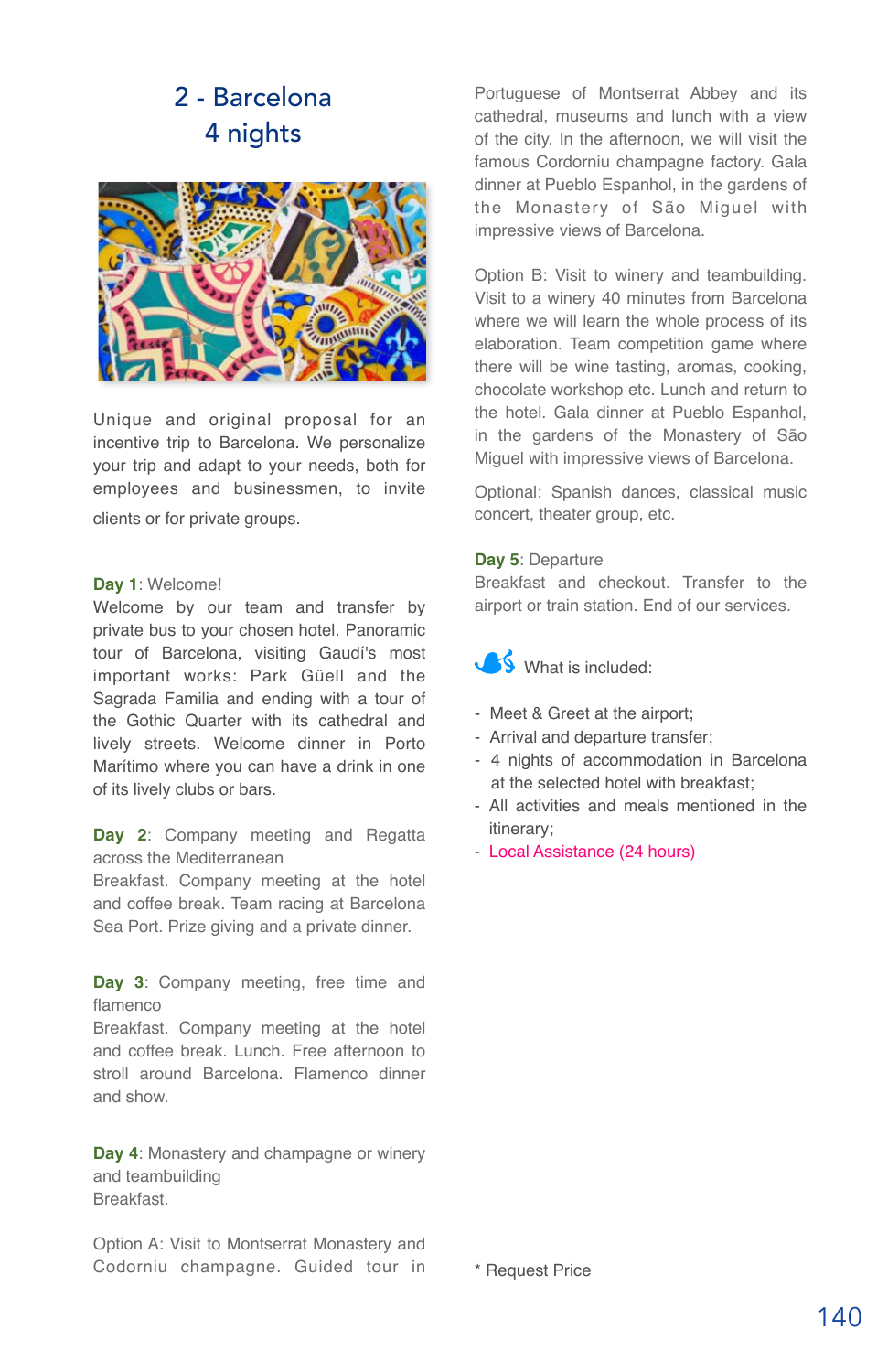# 3 - Bilbao & San Sebastian 4 nights



Unique proposal for an incentive trip to Bilbao and San Sebastián: the gastronomic city par excellence and with more Michelin star restaurants in Spain and in the world. If you want to delight your customers or retain your employees, this incredible trip will take you to an unforgettable Gourmet Paradise.

Its cuisine, considered one of the best in the world, is based on the quality of its products.

In Bilbao and San Sebastián we will eat in fabulous restaurants, discover other traditional places like wineries to taste its famous Txakolí wine, cider houses, places to taste homemade cider taken directly from huge barrels accompanied by delicious regional food, an authentic cheese factory from Fazenda Idiazabal, tapas bars to discover the incredible world of "pintxos" while hundreds of these true miniature masterpieces are displayed on tables ready to be tasted. We will end with an exclusive masterclass with a famous chef with 3 Michelin stars!

This program for Bilbao and San Sebastián, can be adapted to the number of days you have and tailor-made if you have any preferences.

### **Day 1**: Welcome!

Welcome by our team and transfer by private bus to your chosen hotel. The guided tour of Bilbao, the Guggenheim Museum, the Palace of Congresses and Music Euskalduna or the Isozaki towers will be some of the most visited spots in Bilbao in the 21st century, through the backbone of the Ria del Nervión, and the Gran Vía, the Chávarri Palace or the Hotel Carlton in the 19th century city. We will climb to Monte Artxanda, a magnificent natural balcony that allows us to see the city from the highest point surrounded by mountains and in a spectacular landscape. On the walking route, the visitor will dive into the medieval past of the 7 streets of Bilbao, discovering some of the most emblematic points full of history such as the old square. Pintxos food: You can't miss this tradition so rooted in the North, you will discover, by the hand of our guide, the most famous bars, taverns and pintxos in the city. Departure to San Sebastian, check-in and dinner.

Day 2: Basque Coast, winery and San Sebastian

Breakfast. Departure by bus to the Basque coast. An interesting visit to a winery in Txacoli awaits us. A specialist will explain the process of making this precious wine to us, and we will end the visit with a great tasting of typical local products (Pimenta de Ibarra, Bonito del Norte, Chouriço Navarro and Queijo de Idiazabal) accompanied by txakolis in the cellar. We will visit the picturesque village of Zarauz, where we will enjoy a magnificent meal based on the best quality fresh fish. In the afternoon, guided tour of San Sebastián. Playa de la Concha, Monte Igueldo, Historic Center of San Sebastian, which offers the visitor some of the most beautiful tourist spots in the city, such as the Rococo portal of Santa Maria trying to stand out among the narrow streets or the beautiful arcade of the Plaza de la Constitution. Dinner at a prestigious restaurant in the region.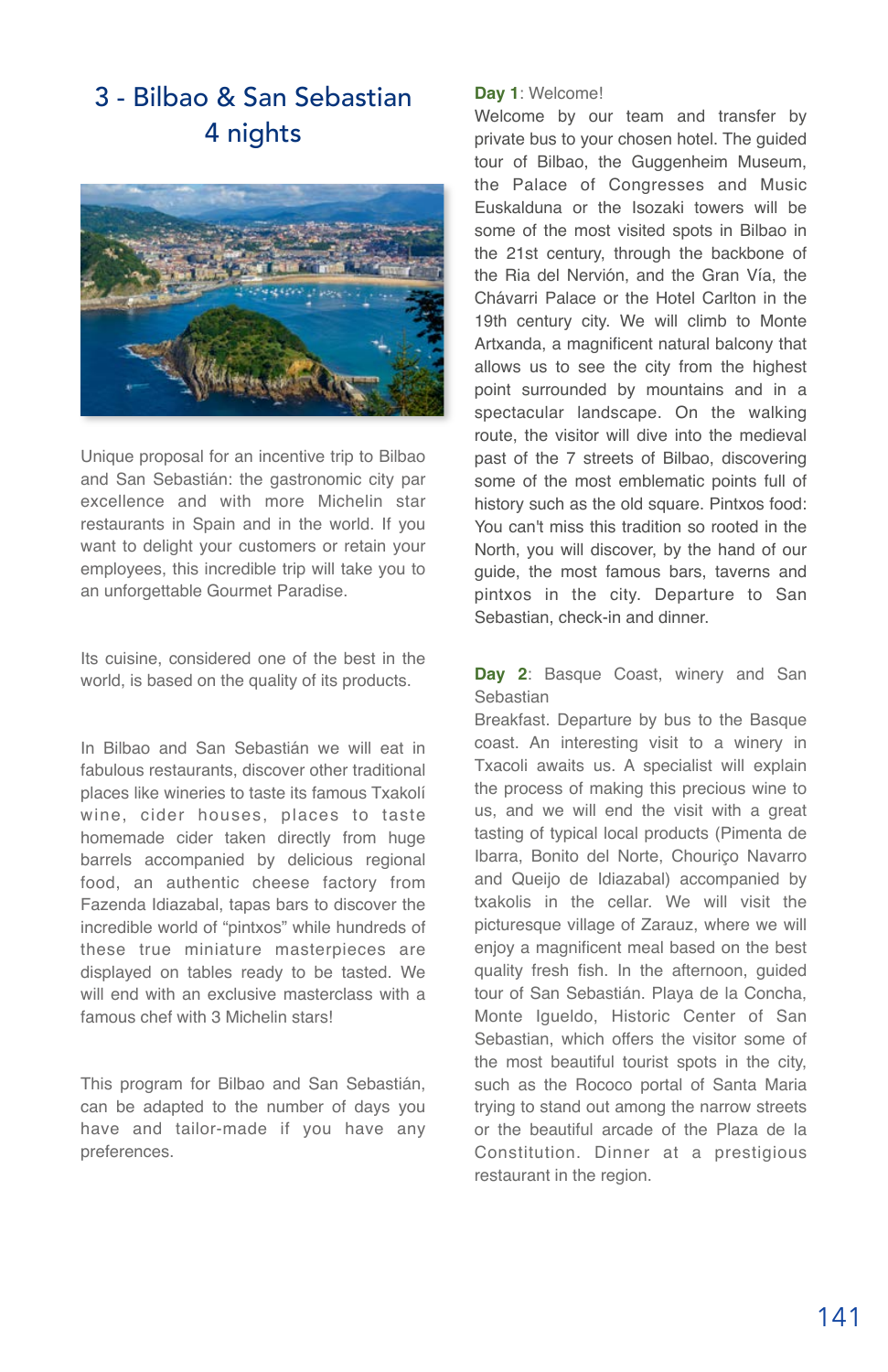**Day 3**: Hondarrabia, Queijaria Idiazabal and Sidreria

Breakfast. Depart for the picturesque Hondarribia, whose stronghold was frequently attacked by English and French pirates, for whom it had to build formidable defenses such as its wall, the castles of San Nicolás, San Felipe, Leyva or the impressive bastion of La Reina and the imposing castle of Carlos V, which contrast with its picturesque maritime streets in the Marina. Savor the experience of the Basque Cheese par excellence, the Idiazábal Cheese. Discover all the secrets of its elaboration in a cheese factory, nestled on the slopes of the majestic Monte Adarra, surrounded by nature and fresh air. We will see step by step the whole process that involves the making of cheese, from the feeding of the herd, through the milking of the sheep, to the production of the cheese in the cheese factory and its storage for curing. The food will be based on products made by themselves, idiazábal toast, chorizo and homemade croquettes, lamb and curd. In the afternoon, last stop at the Cider Museum, you cannot leave the Basque Country without tasting this refreshing drink! Return to the hotel. Pintxos route: Essential gastronomic experience!

## **Day 4**: Basque cooking class

Breakfast. We will start the day with a fresh and stimulating visit to one of the most prestigious food markets, as many of the great chefs come to buy their products every day. Next, we can enjoy a participatory cooking class where all participants can prepare, following the Chef's instructions, typical Basque or pintxos dishes, or a master class or showcooking by a prestigious Michelin-starred Chef.

#### **Day 5**: Departure

Breakfast and check-out. Departure by bus to the airport. End of our services.



## What is included:

- Meet & Greet at the airport;
- Arrival and departure transfer;
- 4 nights' accommodation in San Sebastian at the selected hotel with breakfast;
- All activities and meals mentioned in the itinerary;
- Local Assistance (24 hours).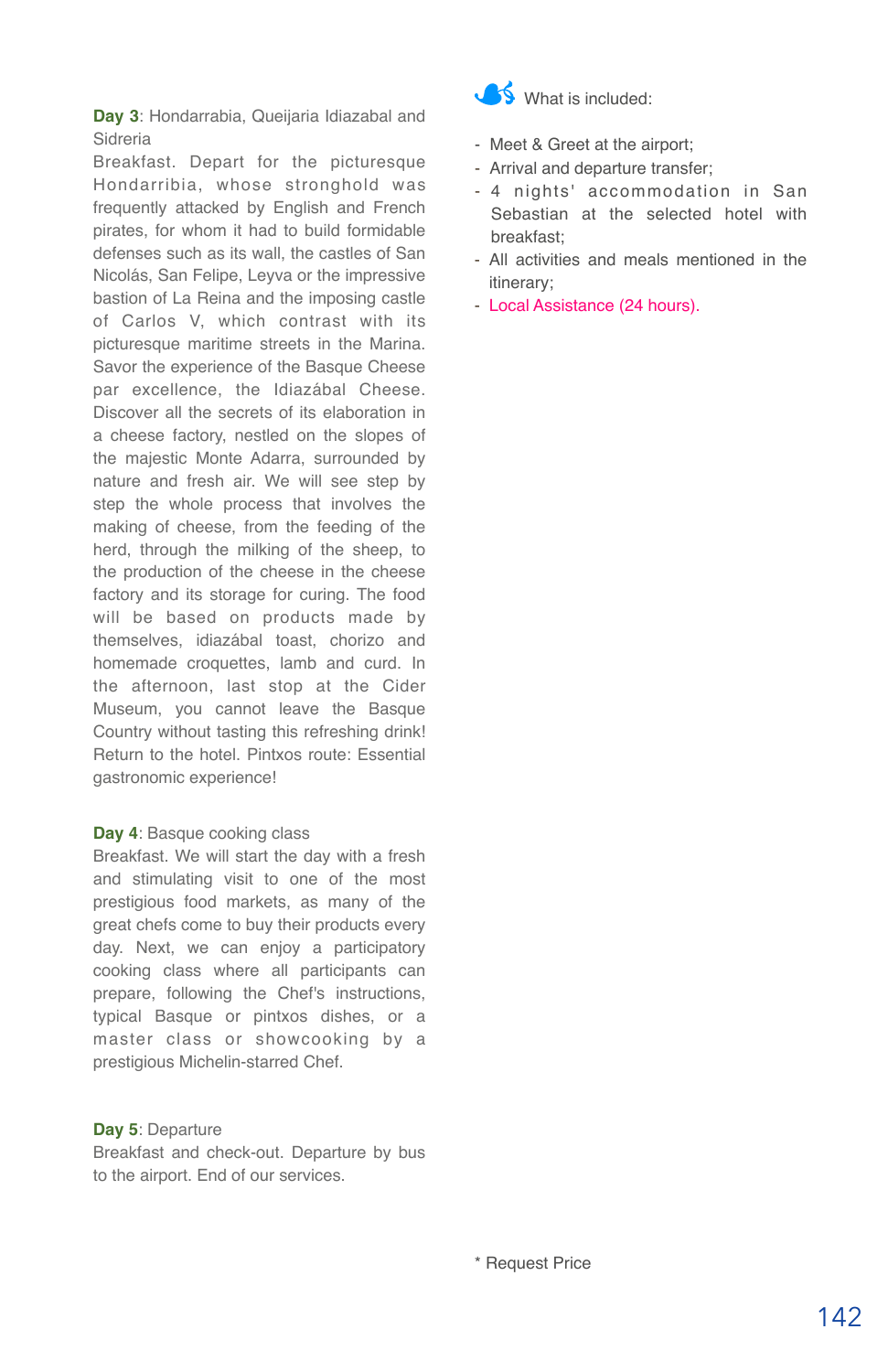# 4 - Extremadura 3 nights



Discover Extremadura, a land of contrasts, with a lot of history, legends and traditions, with a refined but evolving traditional cuisine, a nature that preserves an infinity of natural spaces of great ecological value and biological diversity.

The Old Town (the old part of Cáceres) is a World Heritage Site and one of the most important medieval complexes in the world.

Mérida, Ibero-American Capital of Gastronomic Culture 2016, offers one of the most relevant Roman ensembles in Europe.

Trujillo is a beautiful architectural complex with numerous palaces, palaces, churches and an impressive castle. The Plaza Mayor de Trujillo is beautiful. Trujillo's history is closely linked to the discovery of America.

Zafra, with its historical heritage and the special charm of its streets and people, will enchant you.

Still in Extramadura, discover the world of Iberian ham, considered a gastronomic jewel. Get to know the truth of the authentic Iberian acorn ham, how to differentiate it from the others, and know its meticulous production process, from the essential feeding of pig acorns to pasture to drying for years ... best ham, cheese and wine, which will be tasted in cellars, in addition to typical regional dishes. Extremadura will not leave

you indifferent and you will want to return ...

## **Day 1**: Cáceres & Zafra

Departure by private bus to Cáceres. More than a dozen towers preside over the historic center of Cáceres, bounded by walls from the Arab period. Cobblestone streets dotted with medieval fortress houses and Renaissance palaces are the most beautiful sights in this city declared a World Heritage Site. Historical figures will surprise us and reveal their secrets, legends and great history ... Lunch at one of the best restaurants in the city. Then, we will travel to Zafra, an hour away, to visit an impressive family winery, started in 1931. Its founder, great-grandfather José Montaño has always demonstrated a special ability to make wines by hand. They will explain the whole process to us, we will visit the facilities and its large barrel room and enjoy a commented tasting of 2 of its great wines. Check in at a hotel with history, and free time to stroll and get lost in the narrow cobbled streets, highlights its Palace of the Dukes of Feira, Plaza Grande and Plaza Chica or the Church of Candelária. We will have dinner at a renowned restaurant where we can enjoy tradition + innovation.

#### **Day 2**: Safari Ibérico & Mérida

Breakfast. During the morning, by the hand of the great professional ham slicer Pepe, we will immerse ourselves in the fascinating world of Iberian ham. How to know if a ham is Iberian acorn-black leg? We will visit a drying room where, not only will we taste its excellent ham, but also will not teach the whole process and explain the difference between the DO of Extremadura, with the rest (Jabugo, Guijuelo ..). Next, we will go to the spectacular park natural Cornalvo (1h approximately) to visit a deer farm and black merino sheep. An unforgettable experience in the hands of its owners, which will end with food in a typical Andalusian farm or restaurant in Mérida by the same owner (depending on availability). Afternoon: Marvel at the majesty of the Roman Theater and Amphitheater of Mérida on a guided tour accompanied by an expert guide. You will start a walking tour that will take you to visit the monumental complex of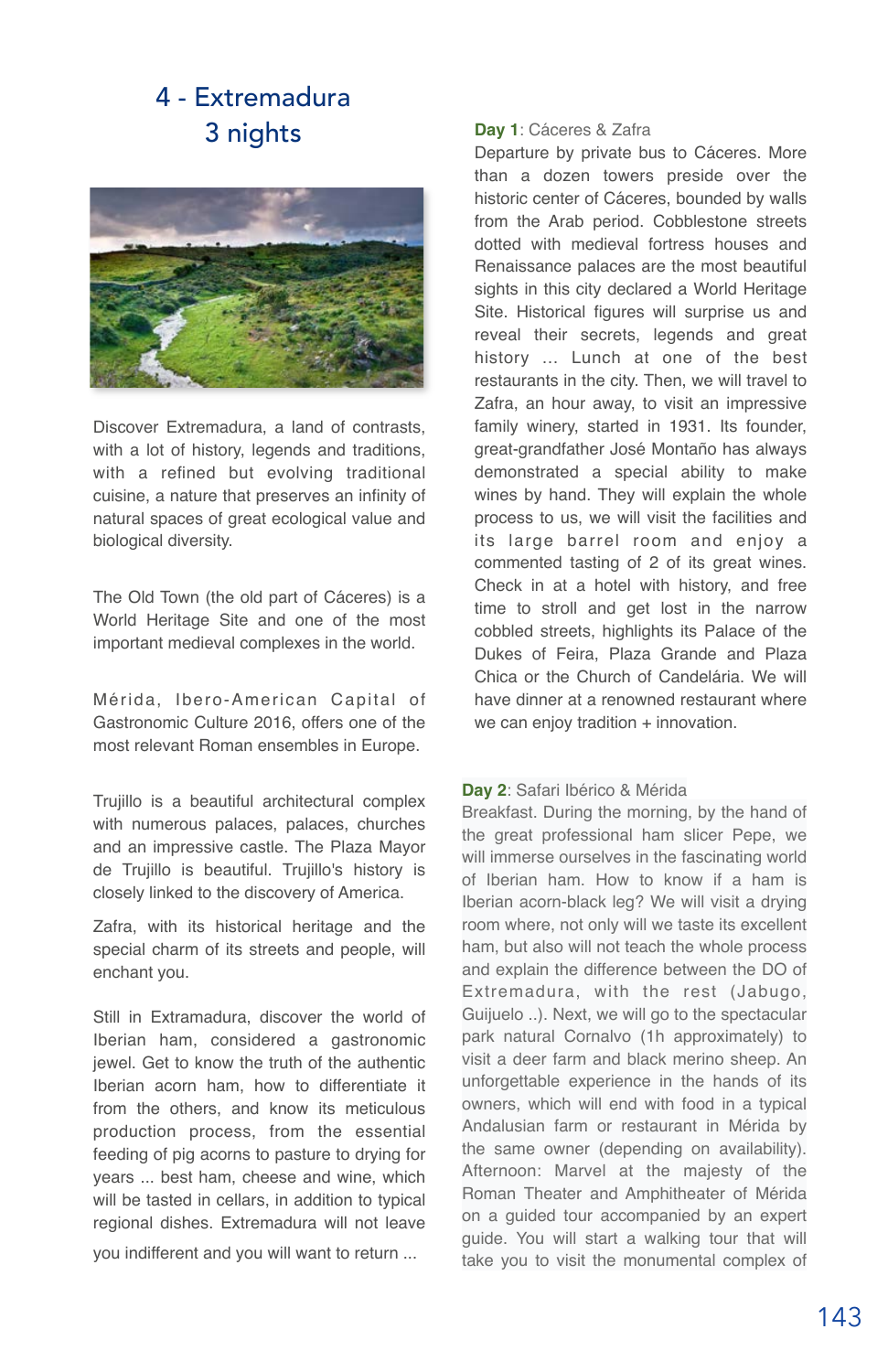Mérida, one of the main archaeological sites in Spain, declared a World Heritage Site by Unesco in 1993. Check-in at a charming hotel and dinner.

### **Dia 3º**: Trujillo & Cáceres

Breakfast. Departure to Trujillo and guided tour "medieval scenery and route of the discoverers". A very complete route that starts at Plaza Mayor and continues within the walls of the medieval village, where you can get to know the most striking sites and monuments of a city rich in history. Typical food in a local restaurant. Return to Cáceres. Accommodation.

## **Day 4**: Departure

Breakfast and check-out. Departure by bus to the airport. End of our services!



- Meet & Greet at the airport;
- Arrival and departure transfer;
- 2 night accommodation in Cáceres at the selected hotel with breakfast;
- 1 night accommodation in Mérida at the selected hotel with breakfast;
- All activities and meals mentioned in the itinerary;
- Local Assistance (24 hours).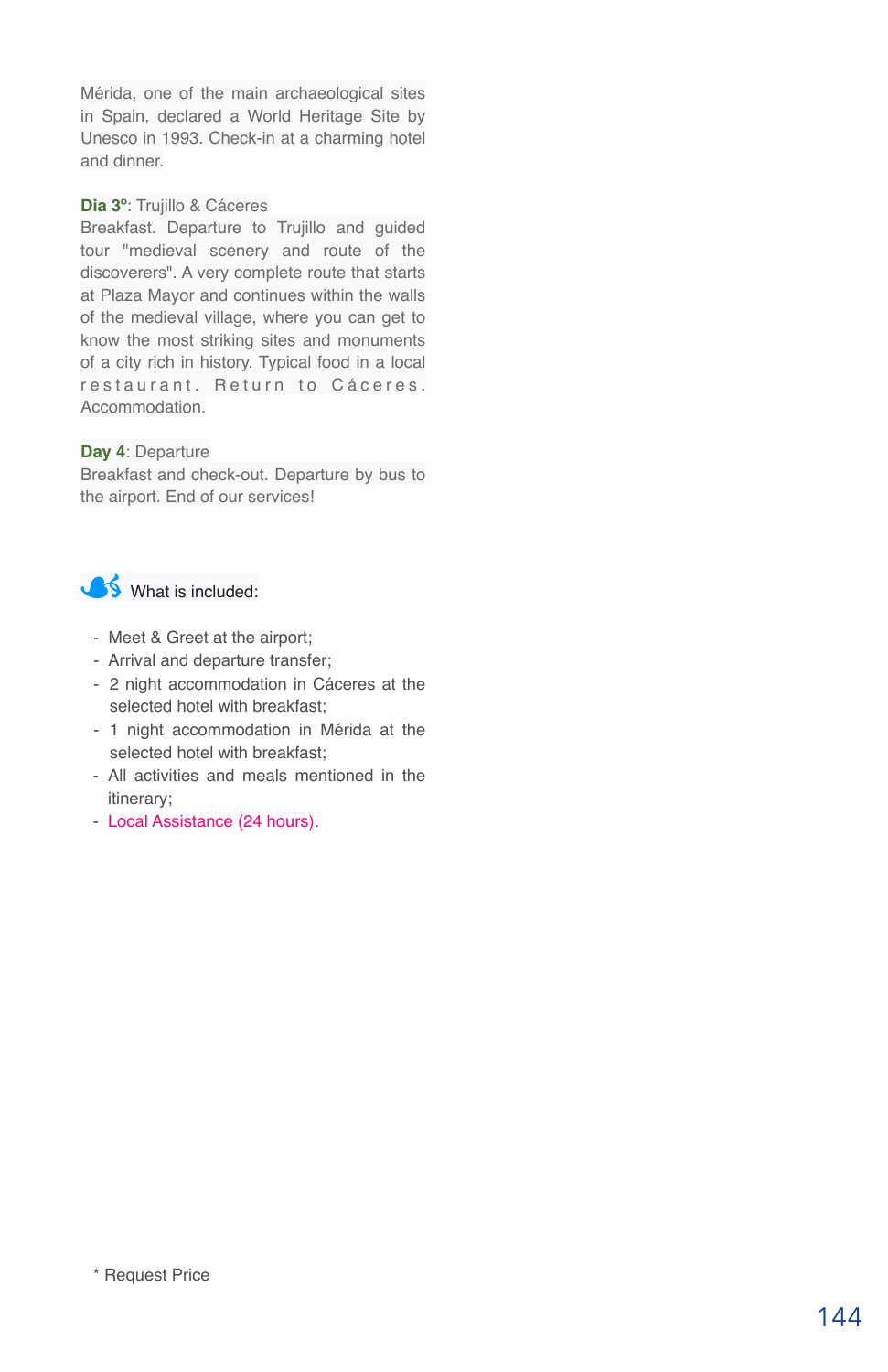# 5 - La Rioja & Ribera del Duero 4 nights



La Rioja and Ribera del Duero. This iconic journey offers you the opportunity to witness for yourself the ancient tradition of winemaking, as well as the use of the latest technologies, to learn how, what and when to grow and harvest, walk between barrels and smell the wine, to enrich or update your knowledge in the commented tasting sessions of the experienced wine producers and, of course, to discover the flavors of excellent Catalan and Carioca cuisine.

La Rioja and Ribera del Duero: a pleasure for all the senses.

## Dia 1º: Welcome!

Welcome to Madrid or Bilbao airport by our team.

Departure by private VIP bus to Ribera del Duero. Guided tour of the winery. Tasting of their wines. Piglet in a stone oven for lunch. Departure by bus to your hotel at the destination. Check-in at the hotel and Wine Spa between the vineyards. Dinner in a typical restaurant.

Day 2: Teambuilding in winery, Michelin restaurant and tapas by Logroño Breakfast. Team building in vineyards and wineries: Pruning and bottling activity with the company's personalized label. Lunch at the MICHELIN restaurant. Guided tour of Logroño: The Camino de Santiago and four monumental churches outline its old city, perforated by sketches of old wineries built

centuries ago. Tapas dinner on the famous Laurel street.

**Day 3**: Tasting contest and pintxos, underground wine cellar and gala dinner Breakfast. Museum of Wine + Teambuilding: Pintxos and tasting contest. Lunch. Visit to the medieval city of La Laguardia and a dramatic visit to one of its hundreds of underground wineries. Spa afternoon. Gala dinner at the world-renowned Marqués de Riscal hotel.

## **Day 4**: Monasteries, cathedrals and way to Madrid

Breakfast and check-out. Visit to Santo Domingo de la Calzada or the monasteries of Yuso and Suso. Lunch on the way in a prestigious restaurant. Check-in in Madrid or Bilbao. Rest of the afternoon free. (optional visit to Guggenheim or El Prado). Farewell dinner in a restaurant with stunning views.

## **Day 5**: Departure

Breakfast and checkout. Transfer to the airport or train station. End of our services.

## What is included:

- Meet & Greet at the airport;
- Arrival and departure transfer;
- 3 nights accommodation at Ribera Del Duero at the selected hotel with breakfast;
- 1 night accommodation in Madrid or Bilbao at the selected hotel with breakfast;
- All activities and meals mentioned in the itinerary;
- Local Assistance (24 hours).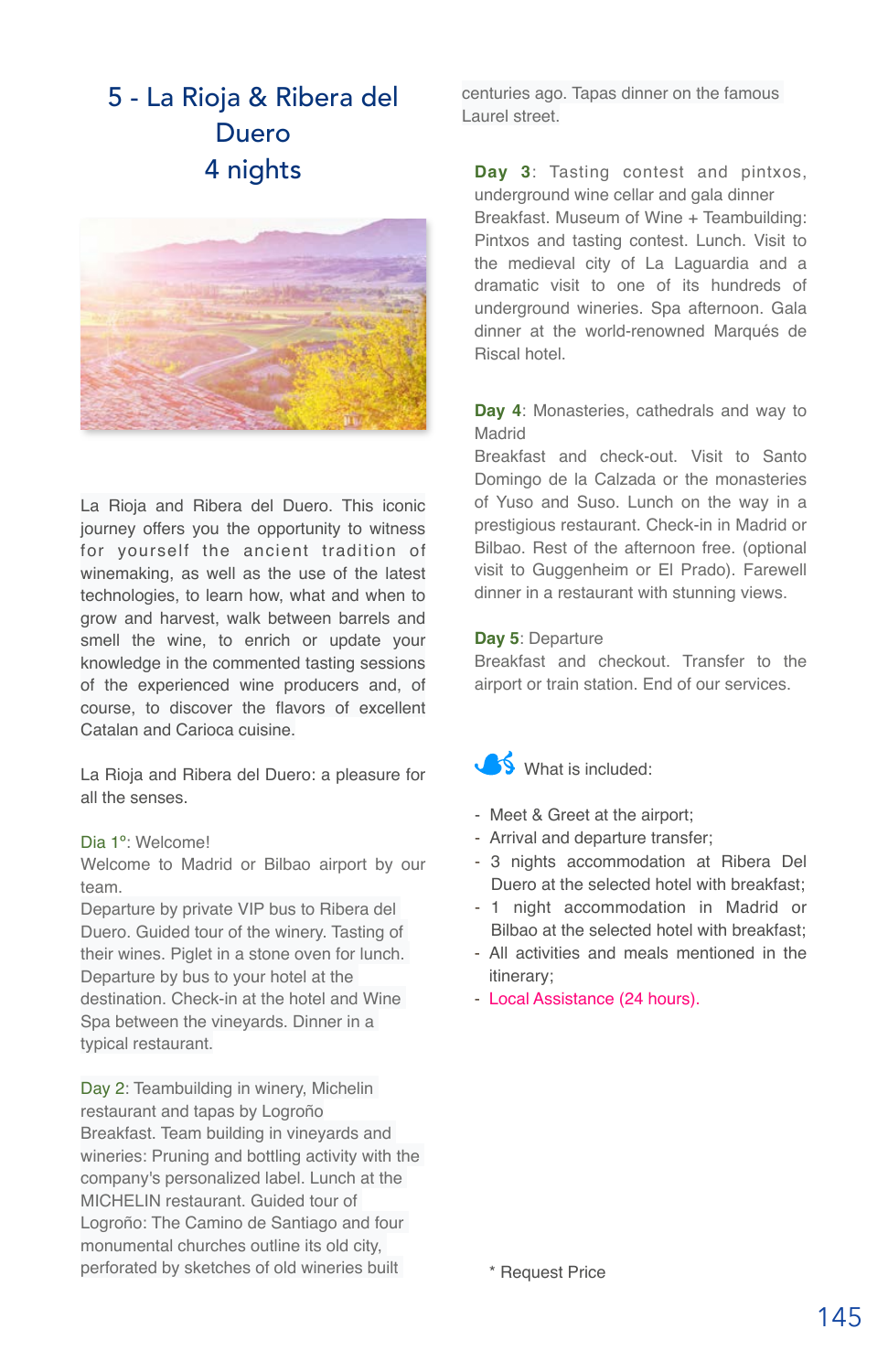# 6 - Salamanca 3 nights



Salamanca. Unique and original proposal. We personalize your trip and adapt to your needs, to invite clients or for private groups.

#### Day 1: Welcome!

Welcome by our team and transfer by private bus to the hotel (Madrid airport in 3 hours and Valladolid airport in 1 hour). Stay in a renovated 15th century castle in a luxury hotel. Welcome dinner in a medieval style.

Day 2: Visit to the Iberian ham dryer and teambuilding.

Breakfast. Visit to an Iberian ham dryer from the DO de Guijüelo and taste. Team building and competition activities. (quads, paintball, climbing wall ...). Lunch and visit to Candelário, a municipality declared Historical-Artistic Heritage in 1975. Transfer to the hotel for rest. Visit to the Salamanca theater. Tapas dinner. Free time for drinks and enjoy the lively night of Salamanquina.

## Day 3:Taurine farm, winery and tasting

Breakfast. Visit to a spectacular Toros Bravos farm where its owner will take us in his 4x4 to tour it. We will see these huge animals a few meters away and they will tell us the secrets of their creation, breed and food ... Country lunch based on typical dishes of the region. Visit Fazenda Zorita, which has a spectacular Crianza winery where its wines sleep in 1,450 oak barrels. Guided tour of the museum, the Chapel and its winery with an audiovisual show and virtual tasting of its wines. Gala dinner at the hotel.

## Day 4: Departure

Breakfast and check-out. Transfer to the airport or train station. End of our services.

**S** What is included:

- Meet & Greet at the airport;
- Arrival and departure transfer;
- 3 nights accommodation at Ribera Del Duero at the selected hotel with breakfast;
- All activities and meals mentioned in the itinerary;
- Local Assistance (24 hours).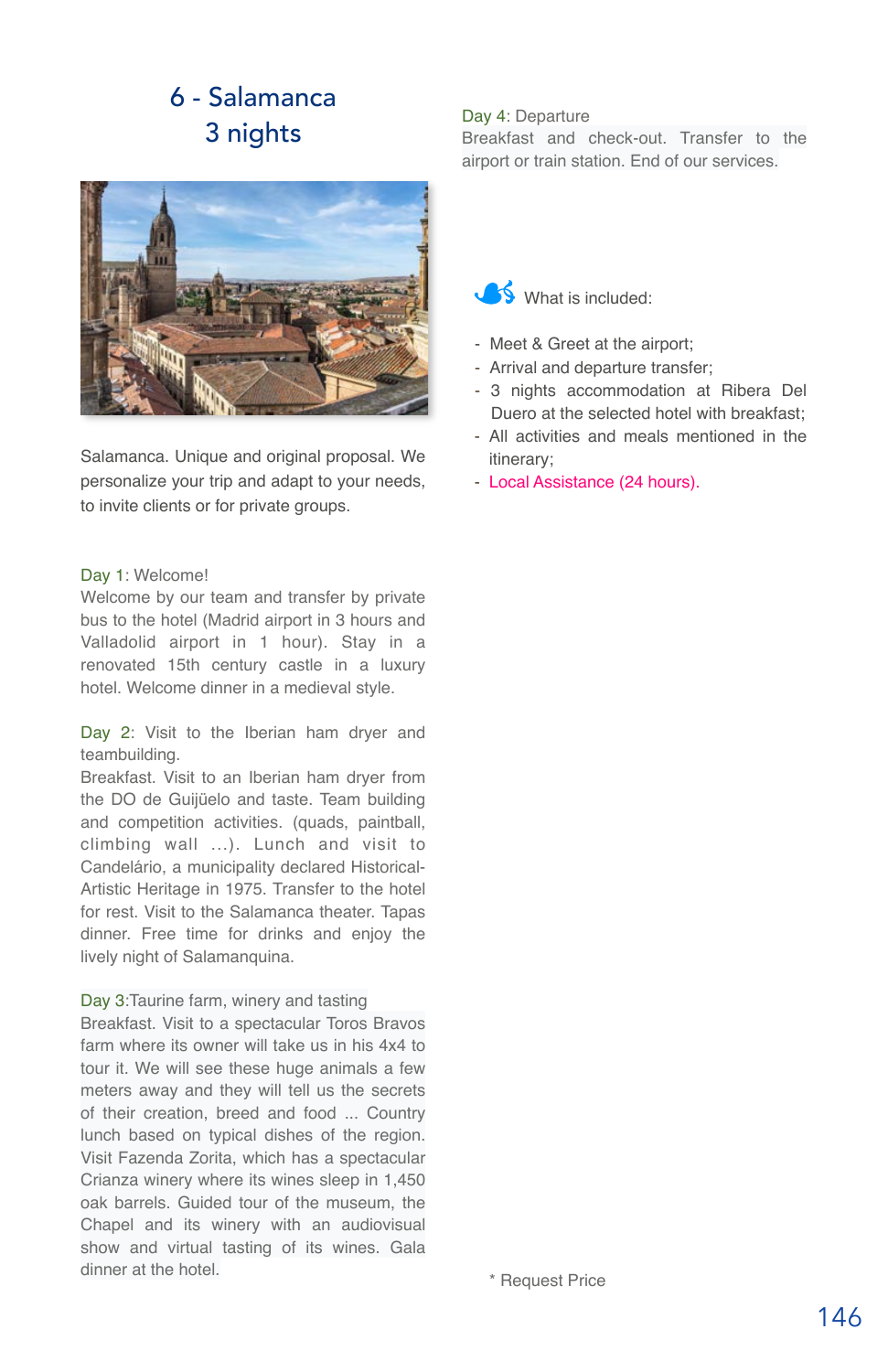# INCENTIVE TRAVEL Gastronomic Tours

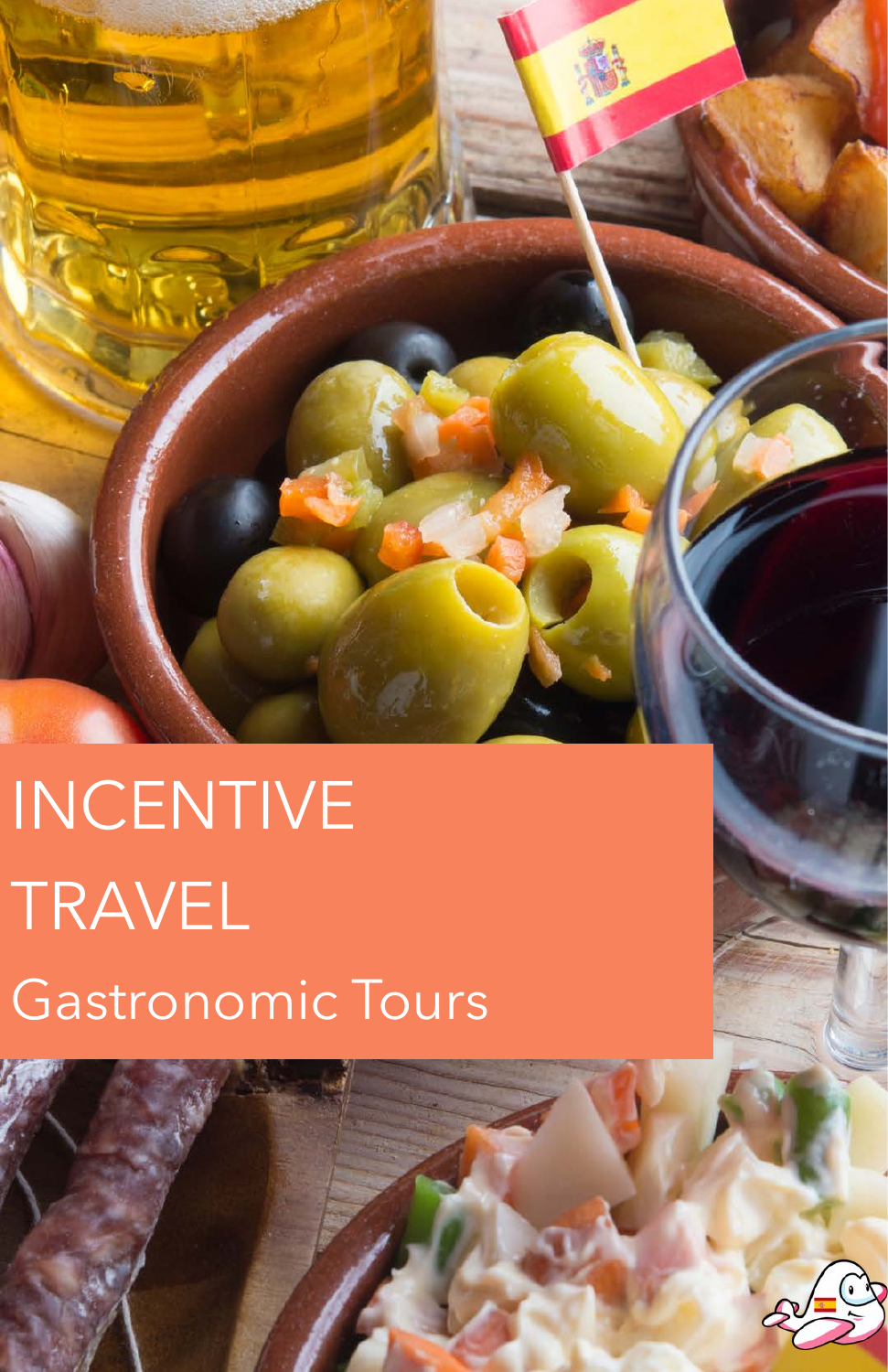# 7 - Valencia 2 nights



Valencia. A city to be discovered, overlooking the Mediterranean Sea, Valencia is a city that offers you the opportunity to enjoy it as a team. From a workshop to make real Valencian paella, to a regatta or a boat trip through the Albufera Natural Park.

Perhaps you would prefer a gymkhana in its historic center to explore its cathedral, Lonja de la Seda, declared a World Heritage Site by UNESCO, its wonderful central market, one of the largest in Europe in fresh produce, or the Colón market, the impressive City of Sciences and Arts or the Oceanographic, the largest in Europe with more than 500 species, the Carmen market and its palaces, the Museum of Fine Arts ...

And let's not forget the sea, its magnificent beaches where you can sunbathe and do teambuilding games and finish with a good paella or fresh fish or simply a fresh horchata with fartlets, the elongated rolls typical of Valencia.

Day 1: Welcome and dinner at the bottom of the sea!

Welcome by our team and transfer by private bus to your chosen hotel. Typical Valencian food with a view of the sea. Panoramic visit to Valencia and entrance to the City of Sciences and Arts. Dinner at the Oceanographic overlooking the aquarium.

Day 2: Paella contest and cultural contest. Breakfast. Paella competition and cooking class at the School of Hospitality paella competition. Lunch at school. Teambuilding activity in the historic center: · The Knights of the Grail Gymkhana ". Gala dinner.

Day 3: Segway and farewell!

Breakfast. Segway and bicycle activity. Lunch at a prestigious restaurant. Check-out and transfer to the airport or train station. End of our services.



- Meet & Greet at the airport;
- Arrival and departure transfer;
- 3 nights of accommodation at the selected hotel in Valencia with breakfast;
- All activities and meals mentioned in the itinerary;
- Local Assistance (24 hours).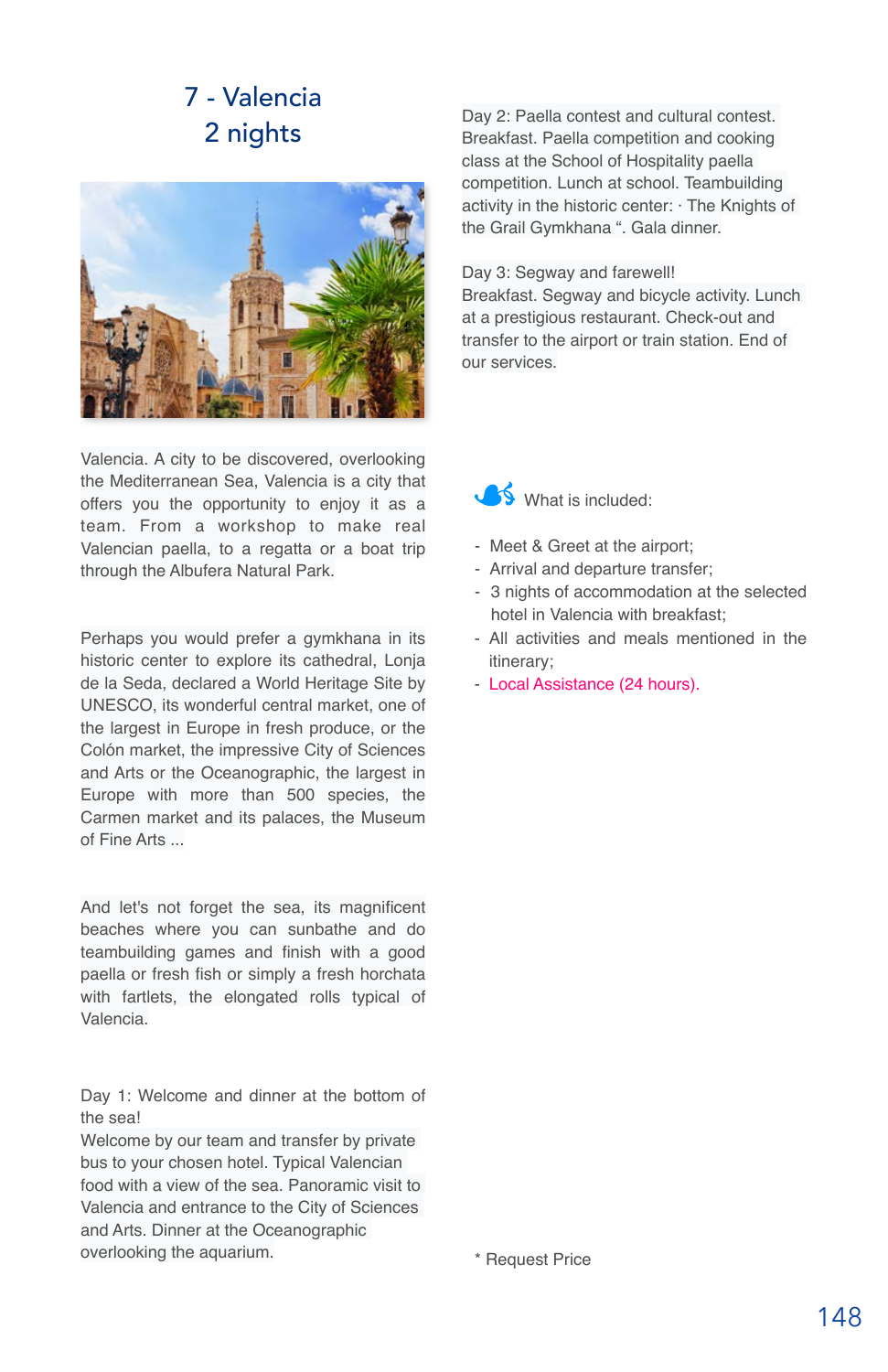## Unique and Fun Gourmet Games and Competitions!

We have created a set of gourmet, didactic and sensory competitions and games, in which we combine leisure, competition and learning. Participants will have to refine their senses and skills before a series of gastronomic tests, where the skills of the teams, the knowledge acquired and their imagination will be put to the test. Choose the challenge that you like the most, unique and fun! We adapt to the group's profile and cover almost all of Spain.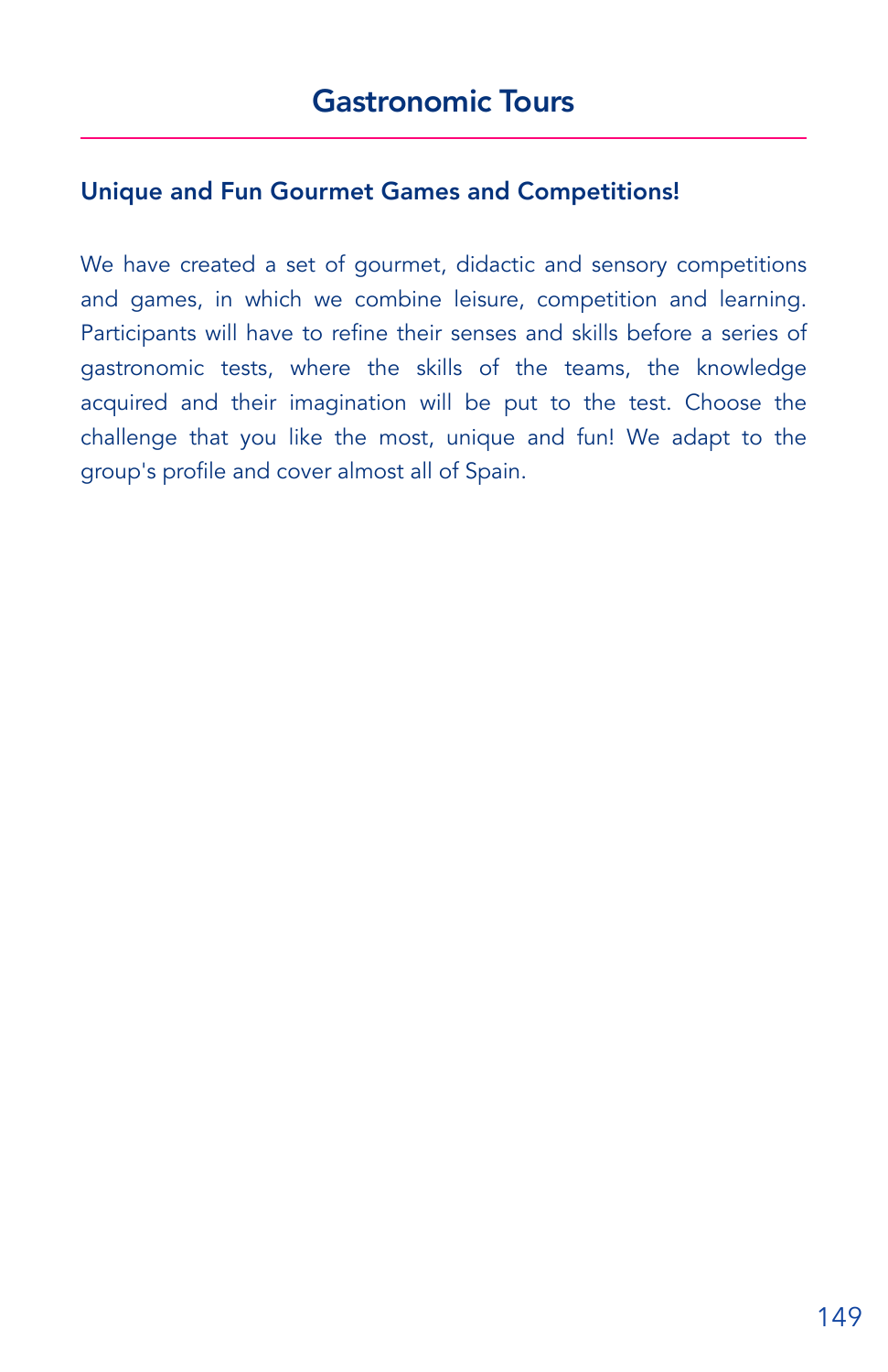## Gastronomic Olympics - Competition with team games!

Duration: 2 hours approximately Location: throughout Spain in hotels, restaurants, terraces, gardens…. Number of participants: from 20 to 1000 pax. Languages: English and Spanish.

This is a very DYNAMIC game, with a lot of RHYTHM and FUN. For groups looking for an activity with walking, competition and teamwork! As if it were an Olympics, time is of the essence and speed, dexterity and coordination are essential elements to win the Gold Medal!

By teams, and with very short times, the participants will rotate through different events related to Gastronomy, and directed by a monitor. These tests will be speed, dexterity, creativity, sensory or tasting, and a GastroTrivial for you to demonstrate your knowledge. Guaranteed fun!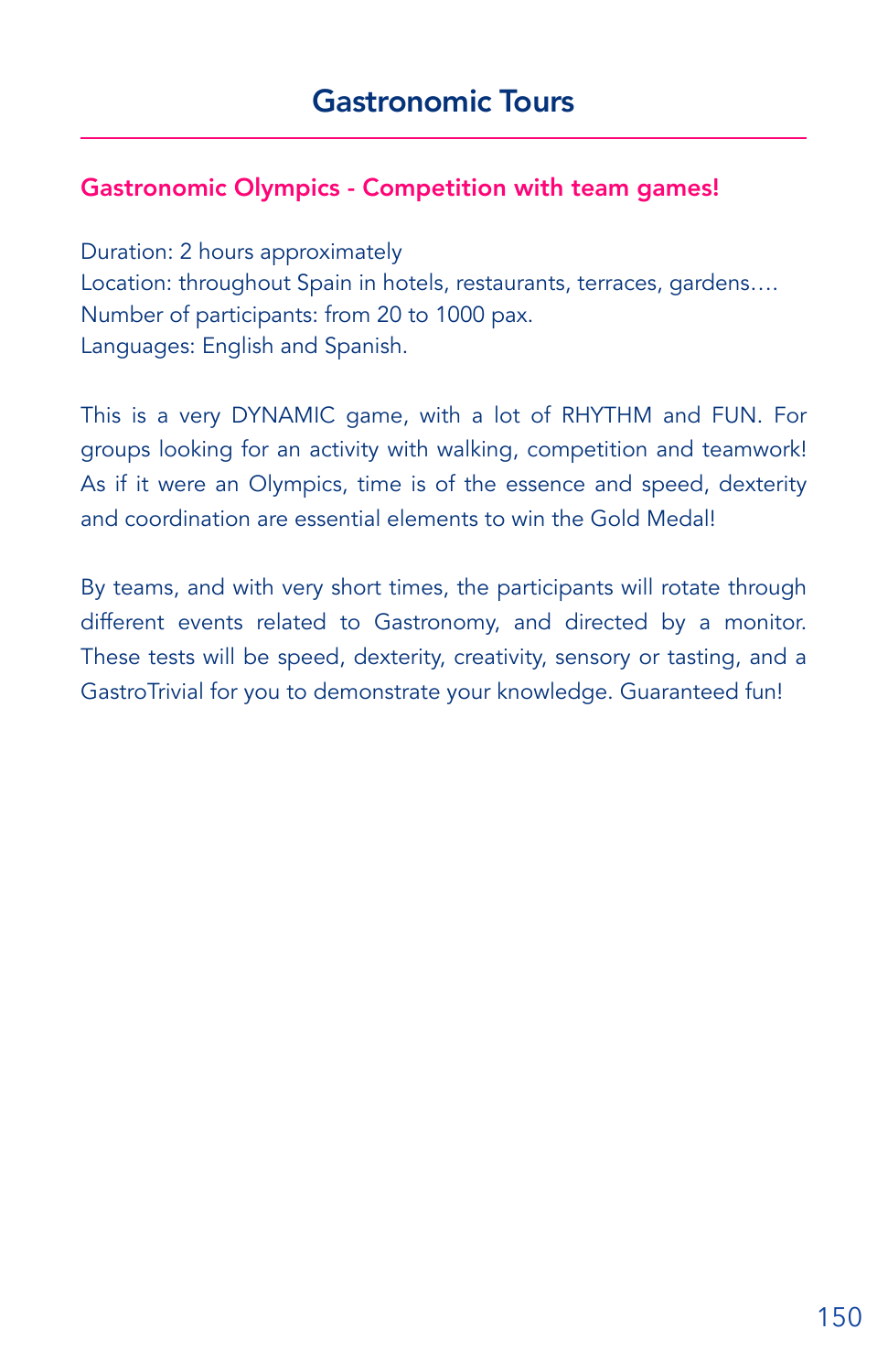# Gastronomic Challenge - Rotating game with gastronomic and sensory tests!

Duration: 2 hours approximately Location: throughout Spain in hotels, restaurants, terraces, gardens…. Number of participants: from 10 to 1000 pax. Languages: English and Spanish.

Competitive, didactic and sensorial game that for approximately 2:30 hours the participants will have to refine their senses and skills before a series of gastronomic tastings (tasting of ham, cheese, wines, beer, serving cider, cooking workshop and cocktails) and where the skills of the teams, the knowledge acquired and their imagination are put to the test.

For this, the participants will be grouped in teams, always carrying out together the different events that they will have to pass throughout the thematic circuit. Participants will move in an organized way from one position to another, carrying out the selected tests.

Directed by professionals, through this circuit participants will not only have fun performing the indicated tests, but will also know the particularities of the products that must be tasted, tasted or elaborated. A challenge!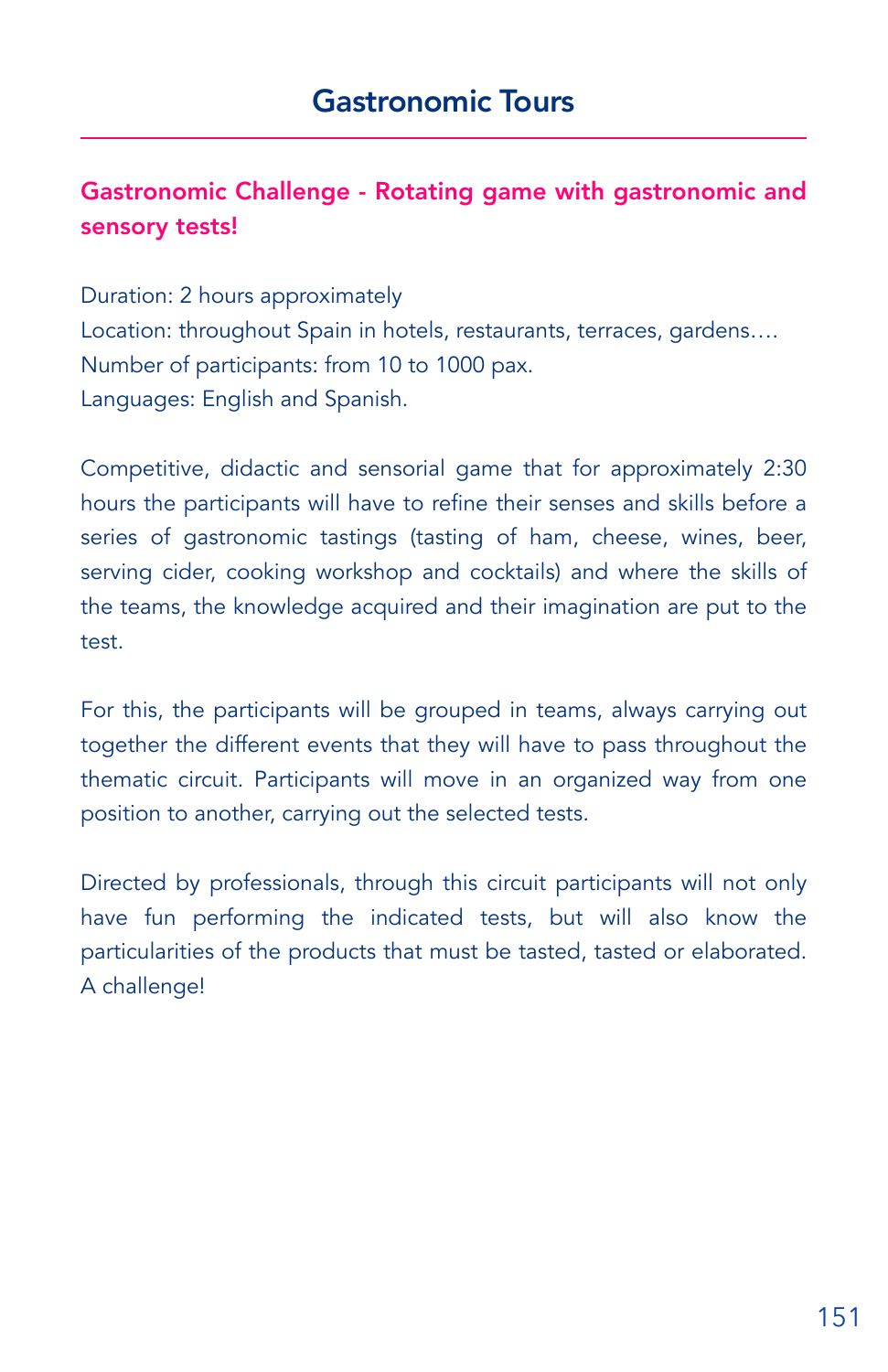# Gourmet Casino - Bet your chips and win the different food and wine tastings that are played at each table!

Duration: 1 hour and 30 minutes approximately Location: throughout Spain in hotels, restaurants, terraces, gardens…. Number of participants: from 10 to 1000 pax. Languages: English and Spanish.

The pleasure of tasting, the exciting world of Casinos, the satisfaction of learning while having fun. Participants receive some plastic money chips to play and a glass to be able to do various tastings at the different tables of the Casino: Wine, aromas, chocolate, cheese and color games. Possibility to customize the tables to the image or products of your company.

A fun way to invite your customers or employees from different departments or cities to meet, to create an experience that makes them work as a team and, above all, to create a relaxed atmosphere after a meeting or during a party.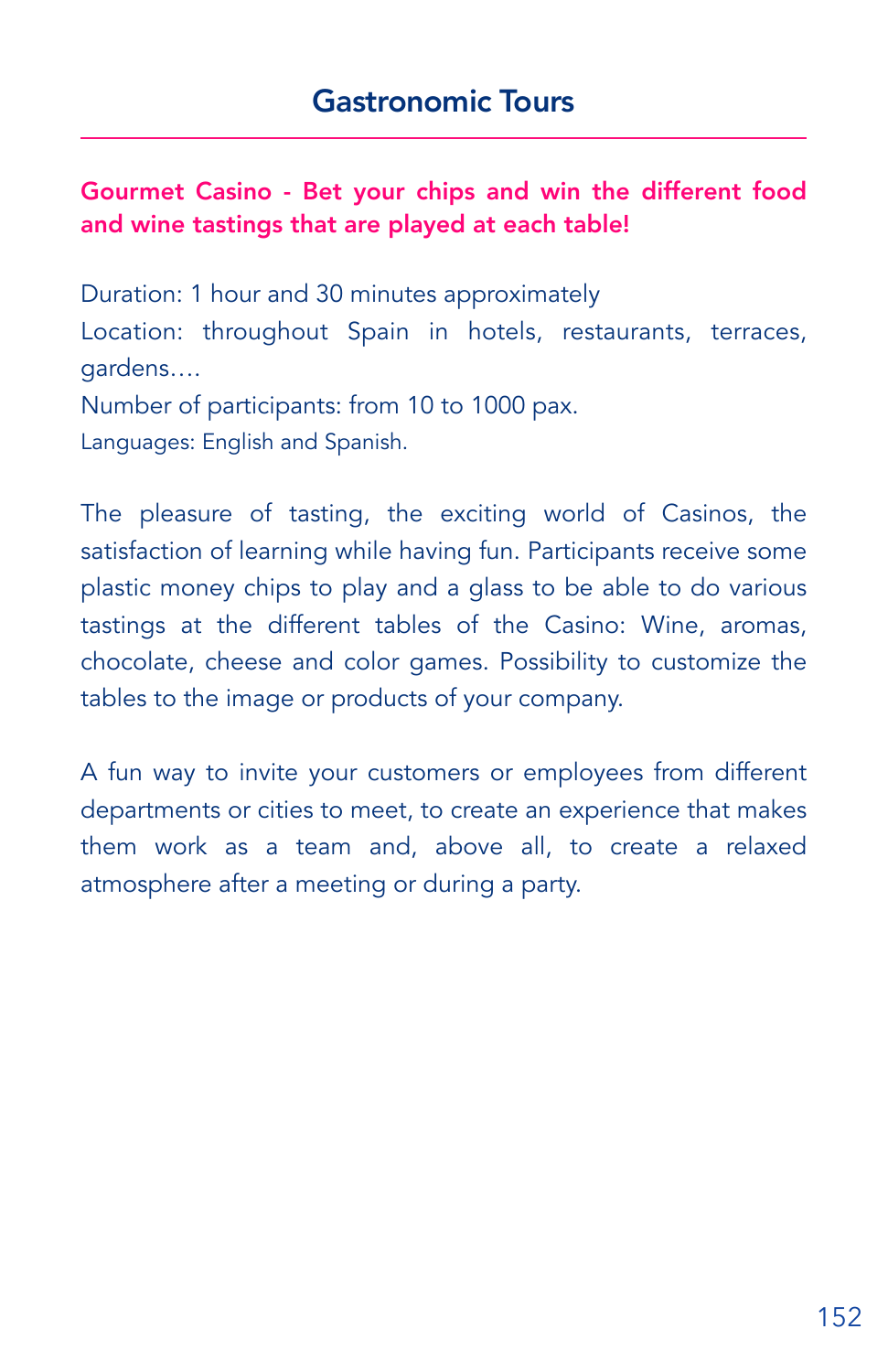## The Chocolate Game - A sweet and fun activity!

Duration: approximately 3 hours Location: throughout Spain in hotels, restaurants, terraces, gardens…. Nº participants: from 8 to 100 pax. Languages: English and Spanish.

This is a team activity that will surprise you and will be a pleasure for all your senses. In addition to being didactic, sweet and fun, it will activate your ingenuity and imagination and above all, you will have to form a good team and work very organized and coordinated with your colleagues, to make the best chocolate making.

Do you know where cocoa is obtained and how chocolate is made? Have you ever made lollipops decorated with chocolates, chocolates and truffles? Do you dare to compete with your colleagues to make the best chocolate tree or doll? You will finish this game knowing how to do it all and for sure, staining your hands..

We adapt the workshops to the profile of the group, to the brand, name or image of the company, being able to make chocolates or chocolates with the name of the company or on request, with recordings of the brand, etc.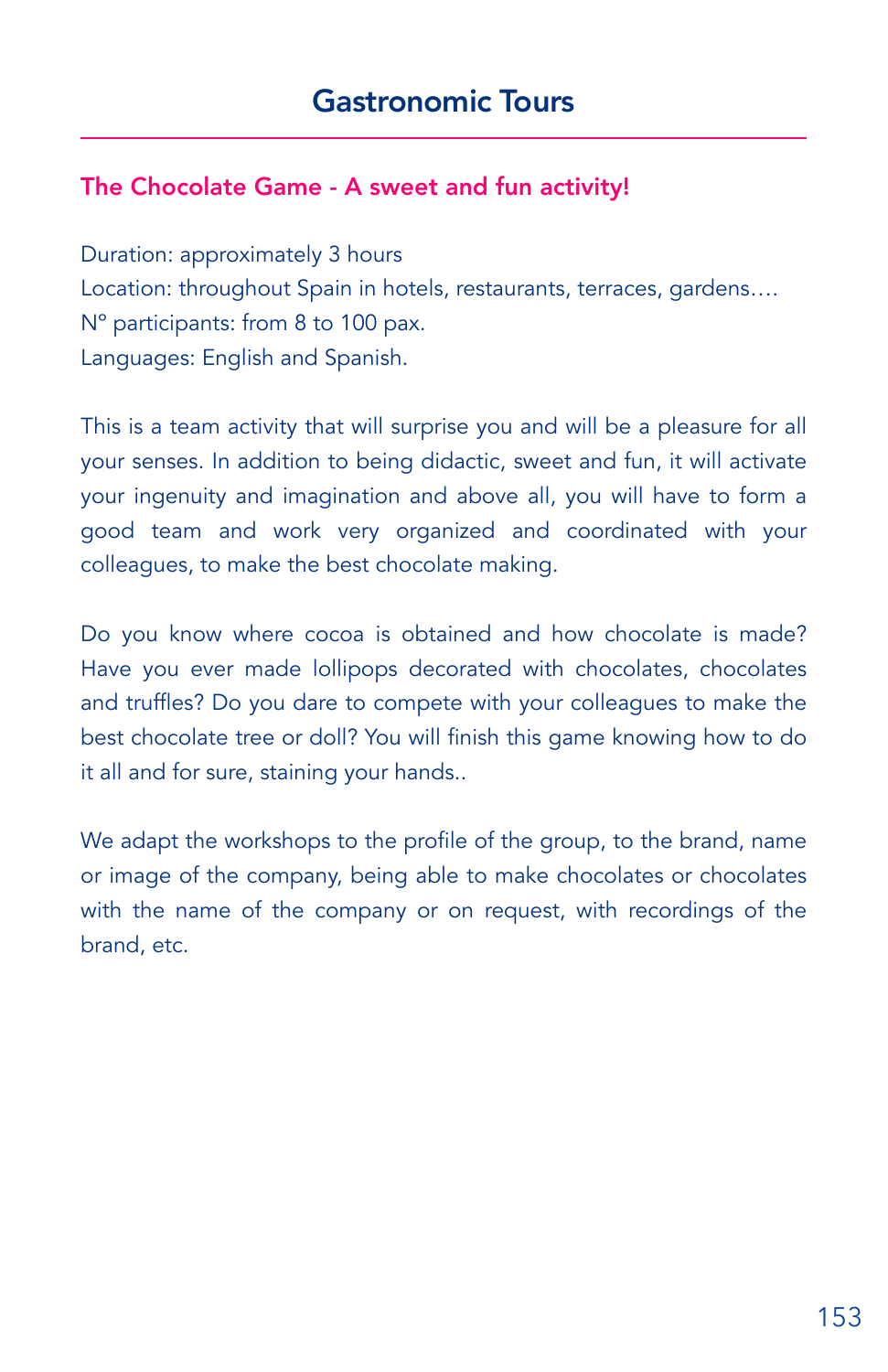# Masterchef Contest - In pure TV contest style. Put your skills to the test and compete to be the best Chef!

Duration: approximately 3 hours Location: throughout Spain in hotels, restaurants, terraces, gardens…. Nº participants: from 8 to 100 pax. Languages: English and Spanish.

Would you like to be a Chef for a day? For groups of brave !! In the purest style of the TV contest called Mastechef.

There will be several "duel" groups! When divided into teams, wearing an apron and cap and with the "team name", their weapons will be revealed to them in the form of ingredients (vegetables, proteins, carbohydrates). We can also set up a supermarket with other extra ingredients and utensils, where teams can purchase them and this will be a very valuable advantage for the team that purchases them. For this, we will organize before, or in parallel with the activity, a series of tests and games that will allow them to be reached by those who pass successfully or by the winning team. (These tests can be gastronomic, or sports, ingenuity and dexterity, etc., everything depends on the space where you want to do them).

Each group, with the help and supervision of a chef, will have to think about which recipe to prepare and how to present it, since the dishes will be evaluated by the jury, taking into account the taste, originality, creativity, execution, teamwork and coordination, cleaning of your work desk, times ... We design the parameters to be evaluated according to the objectives that the client intends to achieve with the activity. Just fun? cohesion between teams? interact more with your colleagues? sees leadership, communication, time management or assessing how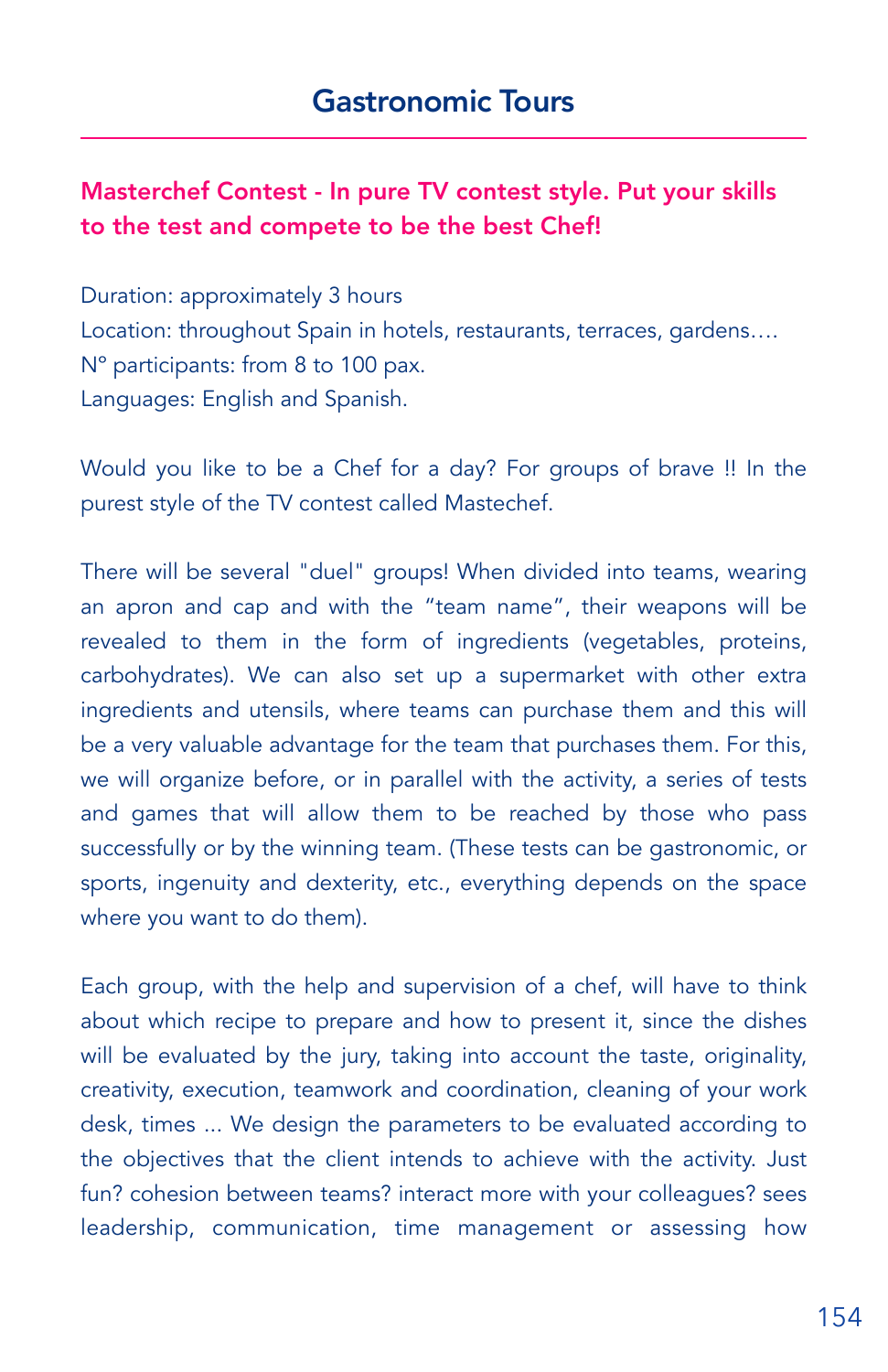participants respond to adverse situations and their ability to resolve them?

The stew will be your meal or snack at the end of the activity. Our cooks will give you "the magic touch"! And if not ... there will always be dessert!!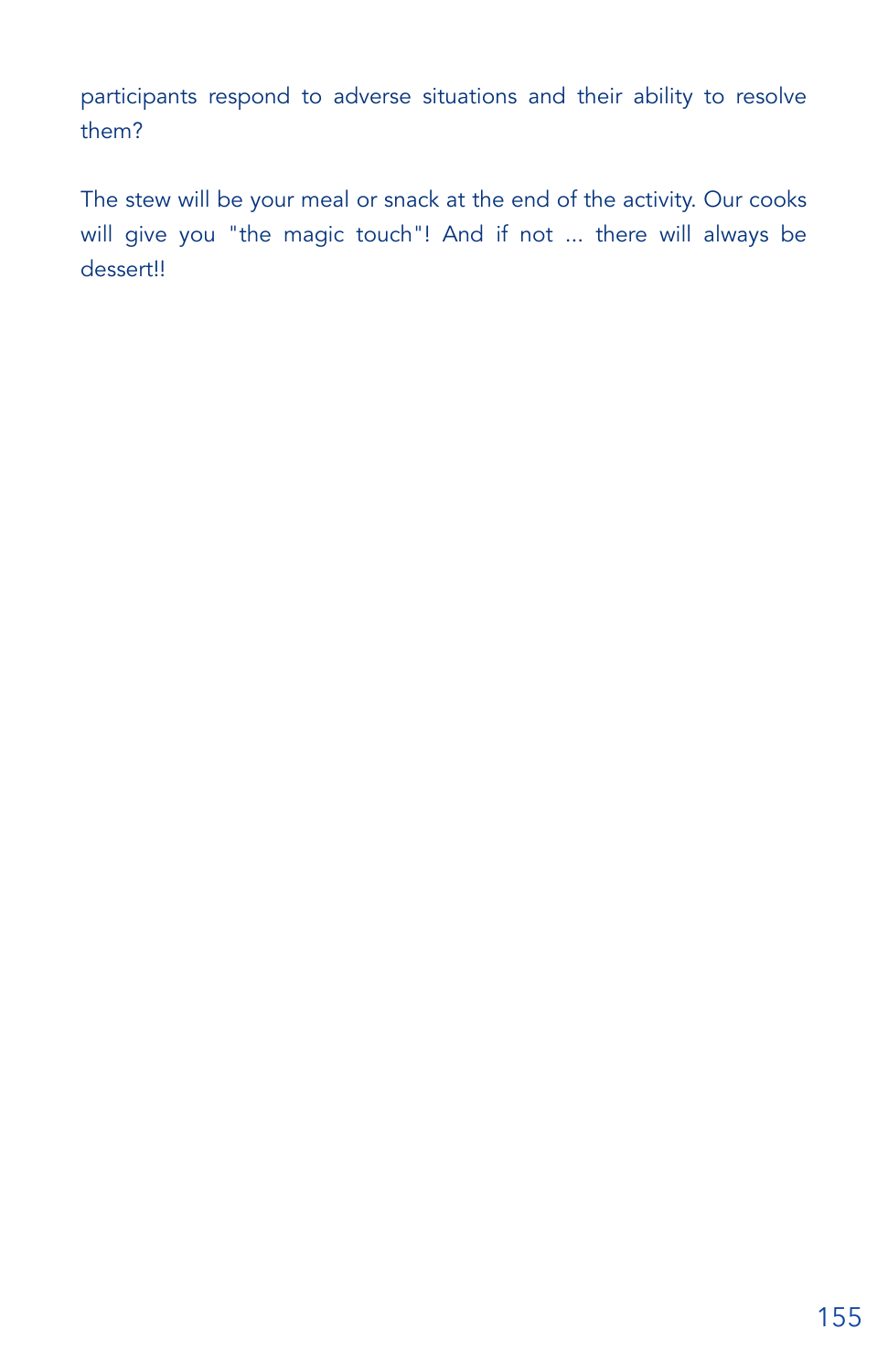# Tapas and Appetizers Battle - Imagination and teamwork to create the best tapas and appetizers!

Duration: approximately 2 hours + meal Location: throughout Spain in hotels, restaurants, terraces, gardens…. Number of participants: from 20 to 1000 pax. Languages: English and Spanish.

This contest is aimed at groups that want to let their imagination run wild and who want to play and try the large amount of ingredients that we will put at your disposal to create the most original, rich and innovative tapas and appetizers.

For this, several groups will be made, each one will choose at most several ingredients from our supermarket. Attention, this is a crucial step: Think about the textures, colors, combinations ... The tests will be of various types, some created freely, others following the steps or instructions of the Chef, attentive to the explanations!

Under the supervision of our chefs, you will start working and at the end you will be evaluated for creativity, presentation, quantity of prepared snacks, flavor and teamwork.

At the end you will taste the snacks made with drinks and if you wish, we can complete the meal with the specialties of our Chef.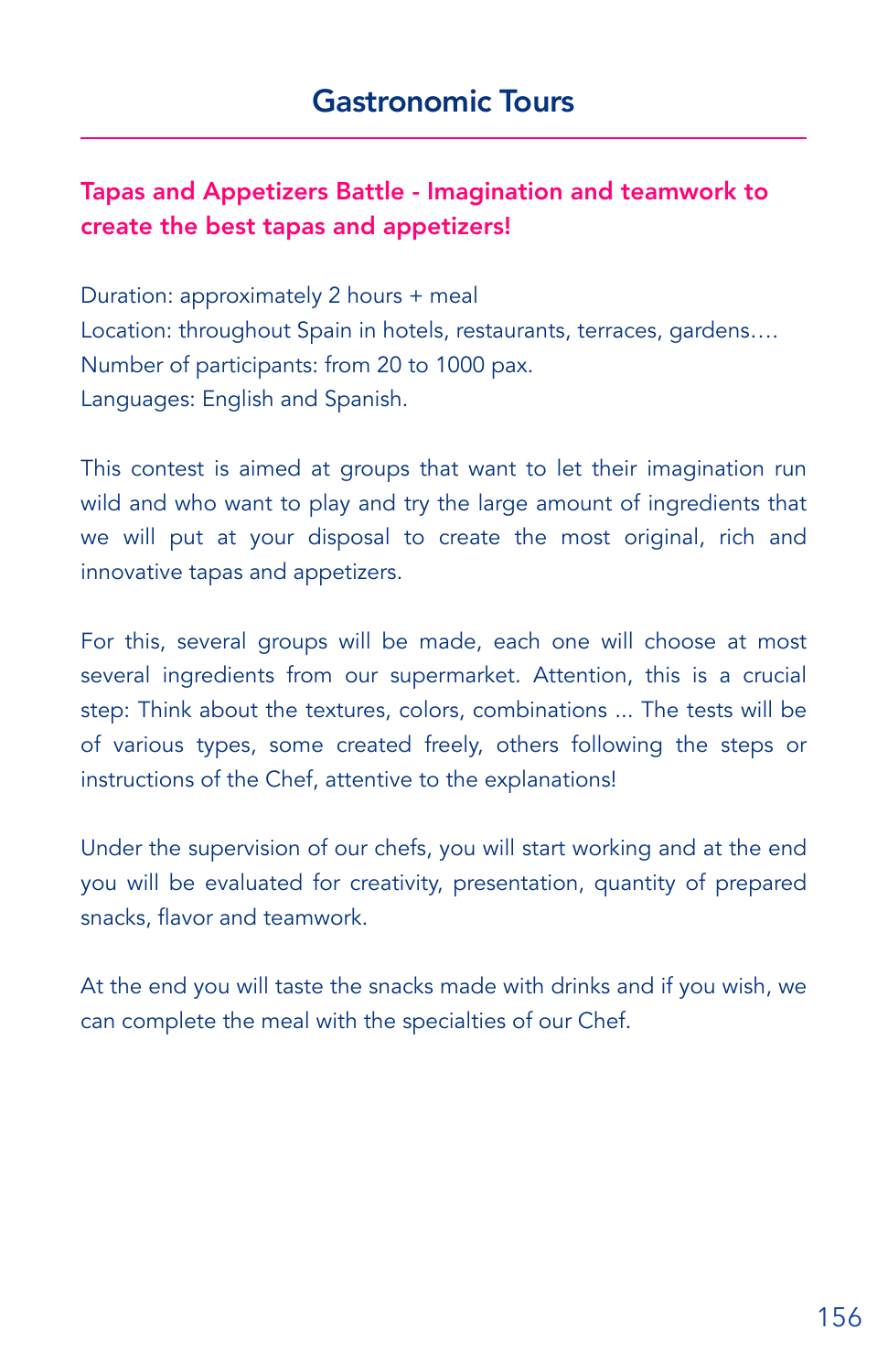## Paella and Tortillas Contest - Take the chance to turn around the tortilla and learn the rice point!

Duration: 2 hours approximately Location: throughout Spain in hotels, restaurants, terraces, gardens…. Number of participants: from 10 to 200 pax. Languages: English and Spanish.

Making paellas and tortillas sounds easy, but nothing could be further from the truth ... did you know that you have to listen to the song of rice to know that it is right? Or do you know how to turn the table with a lot of art without dropping or sticking to the ceiling?

This is a contest for those who want to have fun and relax and learn how to make a real Spanish omelet and paella in all its variations, juicy and in the right measure.

In groups, participants will compete to make the best paella with the ingredients provided. Mastery, the art of turning the tortilla, the tip of the rice and the tortilla will be valued ...

To peel prawns and potatoes, cut squid, chop onions and beat eggs well, after work we will have a meal accompanied by sangria.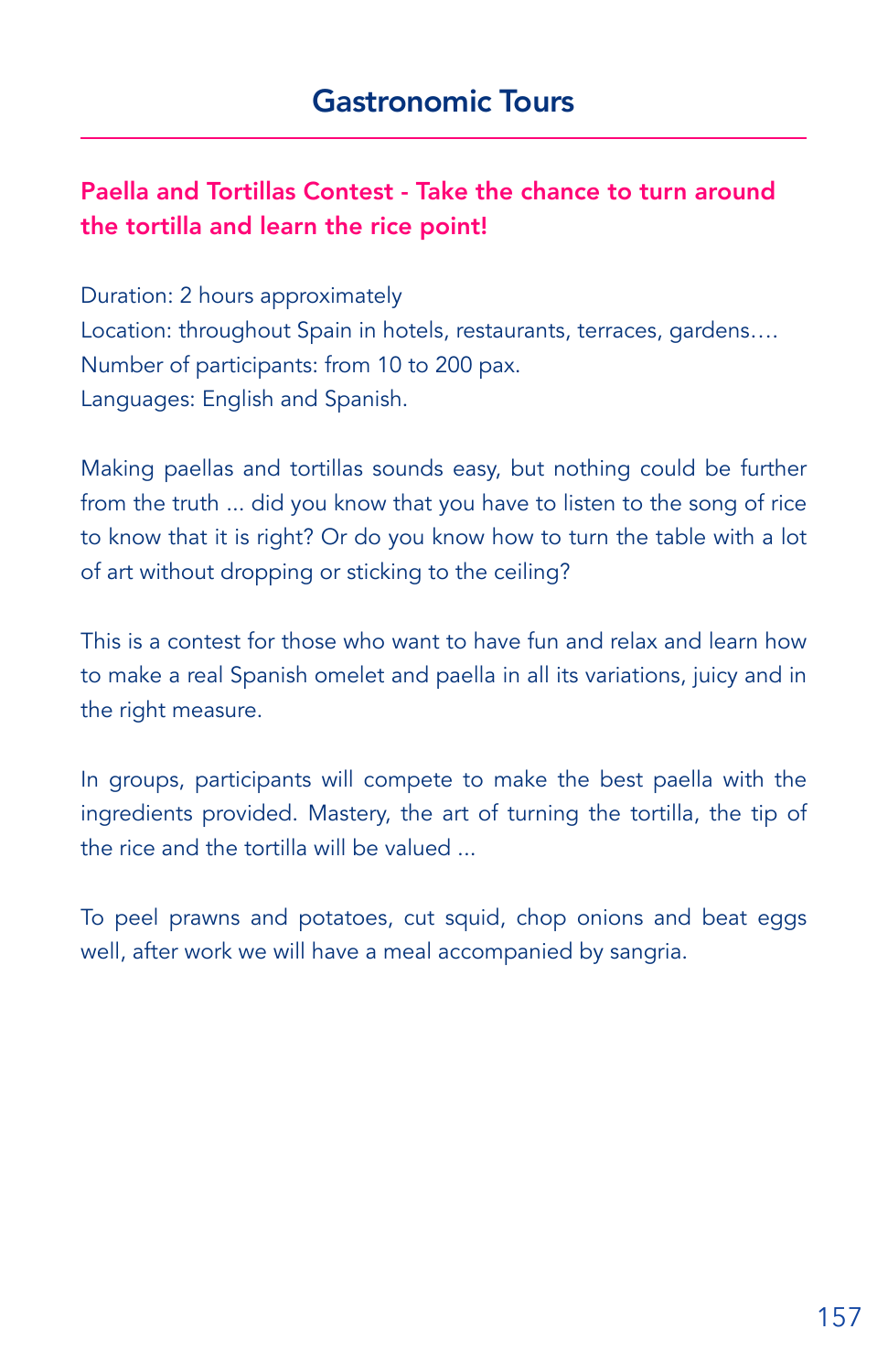# Dinner of the Senses - Unique blind experience ... a magical journey for your senses!

Duration: approximately 3 hours Location: throughout Spain in selected restaurants or spaces that allow catering services to be taken. Number of participants: from 2 to 500 pax. Languages: English and Spanish.

This is a proposal for an innovative and daring experience. Yes, a meal, but here the word food doesn't fit. It is something more, much more ... It is an interior spectacle "blind", you do not see it, but you feel it ... It is a trip to something that many of us do not know: our sensory memories. It is an activity that combines education, imagination, stimulation, gastronomic pleasure, music, science and art and a myriad of sensations.

A real joy for the senses, for almost all the senses.

We offer you the possibility to offer your company, your customers or your guests the participation in a unique, different, unrepeatable event, where the darkness shines, is felt, enjoyed, touched. Your company and your product would be a unique sensorial and gastronomic backdrop.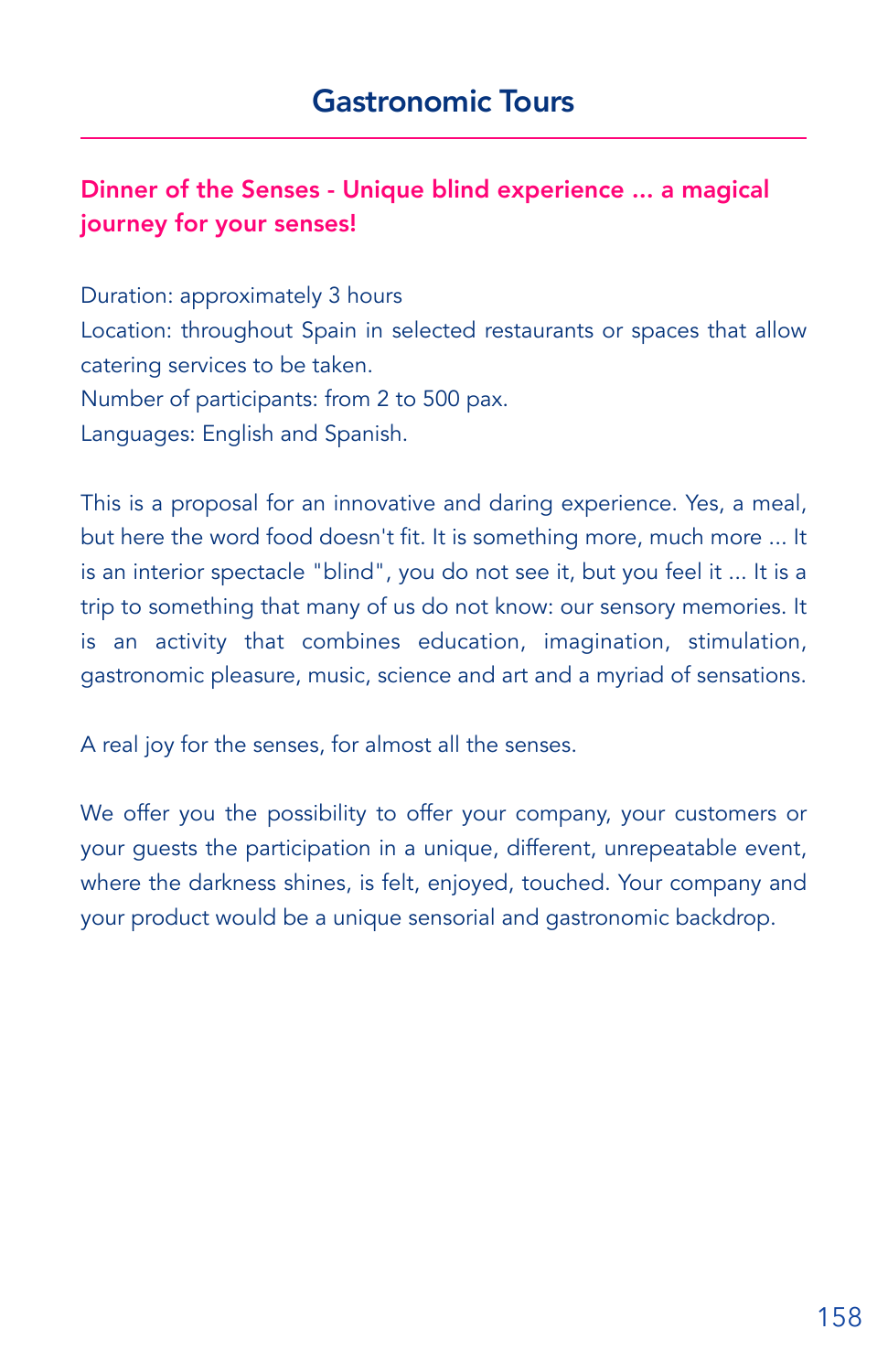## In search of the ideal cocktail - Try unique colors and flavors.

Duration: 2 hours and 30 minutes approximately Location: throughout Spain in hotel rooms, restaurants, terraces, gardens…. Number of participants: from 10 to 1000 pax. Languages: English and Spanish.

This game aims to create an "ideal" cocktail whose composition is more similar to the values, image or brand of your company. All participants will actively participate in the preparation of that cocktail.

In addition to having fun and learning, we intend to involve participants with the brand and identify the image that participants have of it.

Guided by our mixologist, the participants will start working on the elaboration, each one, of 4 cocktails proposed by the teacher + 1 of free creation. This last cocktail will be the one that each participant presents to the contest "in search of the ideal cocktail" or "COMPANY NAME cocktail".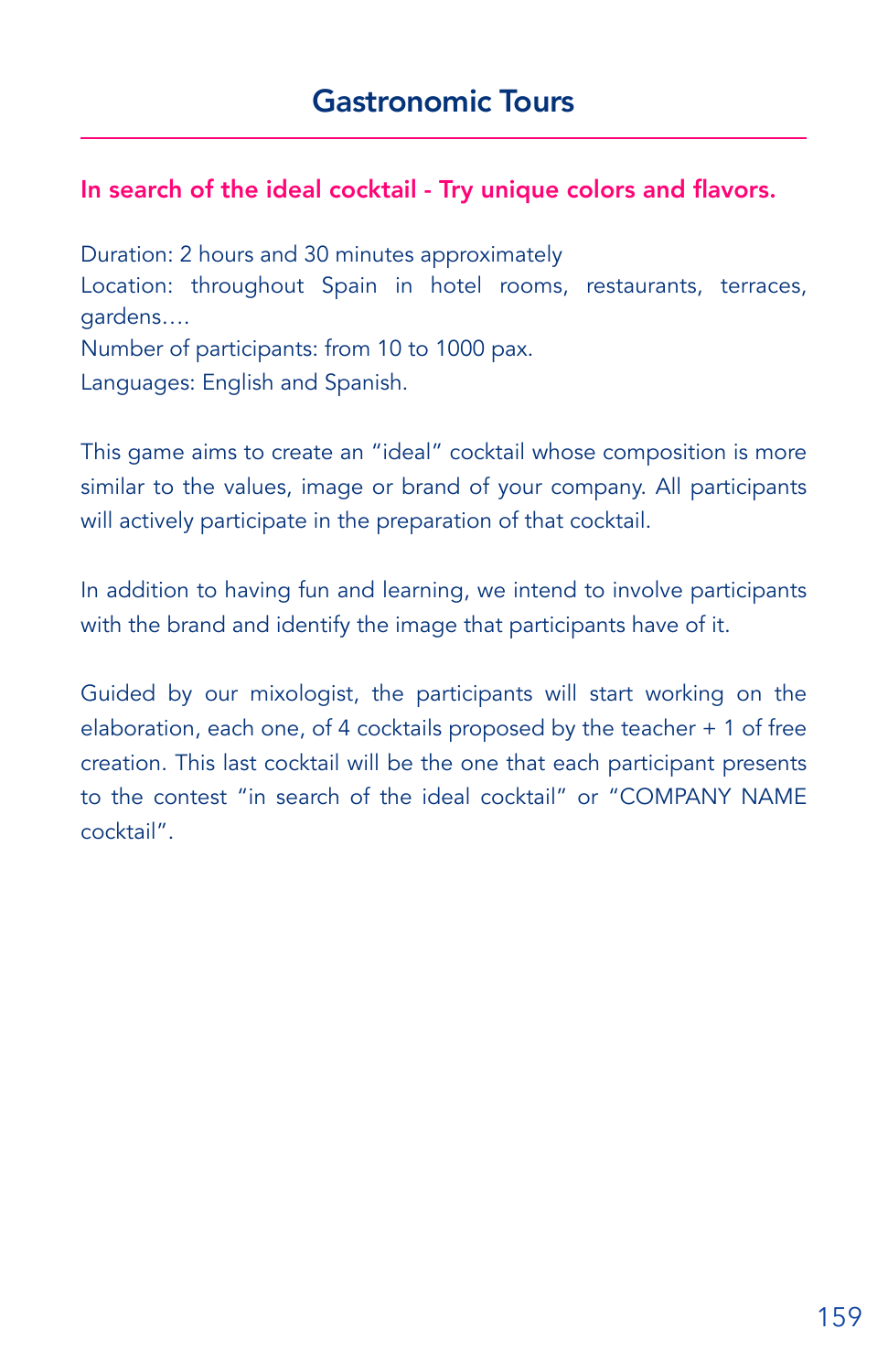# Gourmet Trio - The perfect Gourmet day: tastings and cooking class!

Duration: 6/7 hours approximately with meal Location: throughout Spain in a cooking school, air-conditioned rooms or restaurants. Number of participants: from 10 to 100 pax. Languages: English and Spanish.

For those who want to enjoy a full day of gastronomic sensations, for those who dream of immersing themselves in our gastronomic culture and getting to know our wines and their regions, the particularities of our Iberian ham and the most popular and traditional recipes, ending with a relaxed session of tasting gin and tonic or if you love delicious chocolates.

To start, we will start with a wine and ham tasting conducted by one of our professionals. We adapt to the different levels of knowledge of the participants. We will continue with a cooking class to learn those dishes that you always had in mind and never knew how to prepare them ... here we also adapt the menus according to the profile of the group: are you a foreigner? Are you a group of company or a group of friends to celebrate something? And after the food you made, who's bitter with gin and tonic or candy? We leave it up to you to choose ... enjoy!